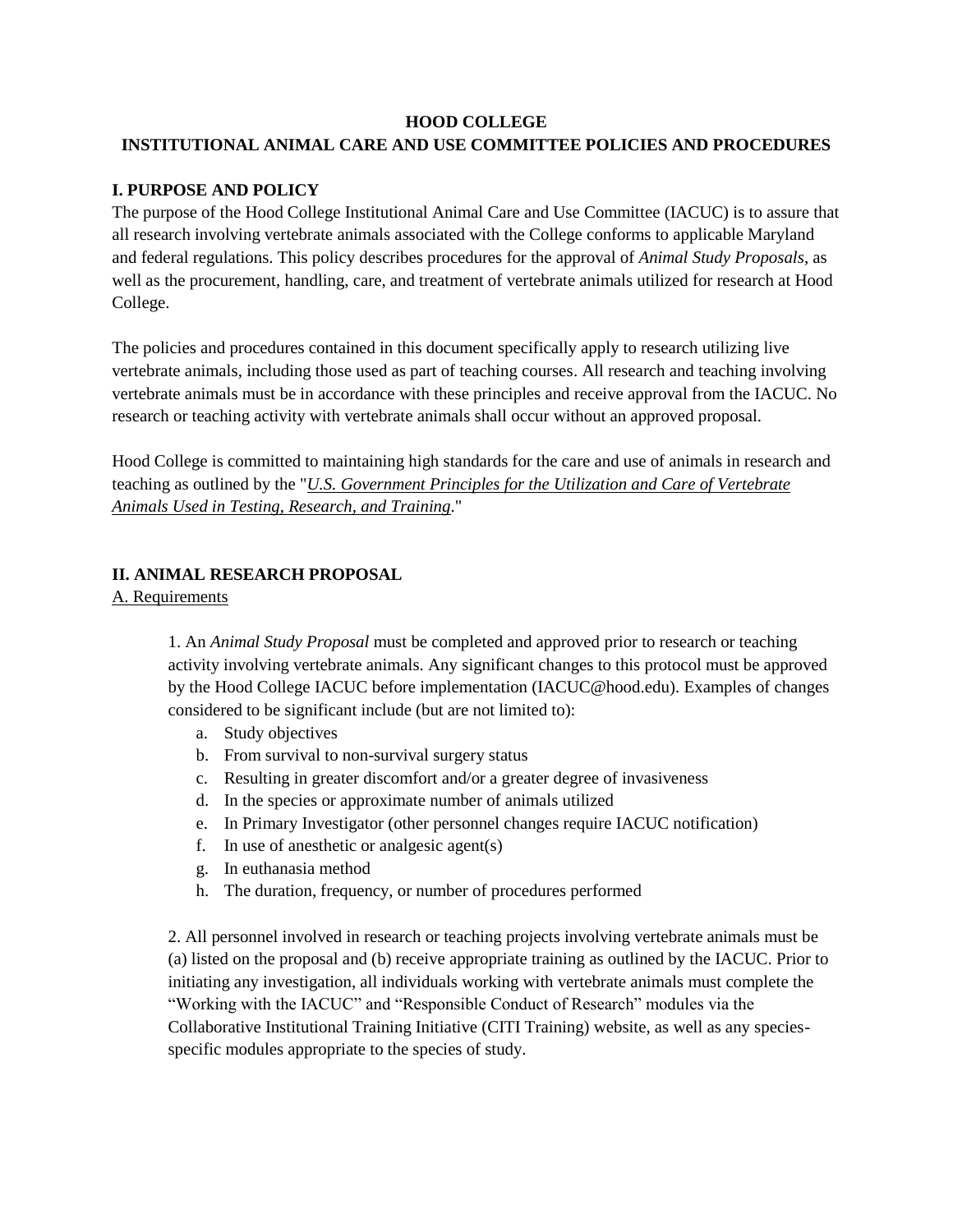3. All research and teaching activities employing vertebrate animals must be reviewed annually. Each Primary Investigator (if Hood Faculty) or Faculty Sponsor (if Primary Investigator is a student) is required to provide an annual update in the form of a letter to the IACUC indicating (a) if the project is still active and (b) if any personnel or experimental procedures have changed. Annual updates are due to the IACUC one month prior to the anniversary of the IACUC's original approval of the proposal.

### B. Exemptions

Observation (noninvasive) of wild vertebrate animals in a natural, unaltered habitat is exempt from the requirement for an *Animal Study Proposal*. Note that field studies involving killing, trapping, banding, darting, or implementation of telemetry devices are not exempt from review. Primary Investigators are encouraged to consult with the IACUC for studies believed to be exempt.

### C. Procedure

1. Primary Investigators shall complete and submit an electronic copy of the *Animal Study Proposal* form to the Hood IACUC via e-mail (IACUC@hood.edu).

2. The IACUC Chair will pre-review the submitted proposal and obtain any additional needed information. Following pre-review, the IACUC Chair will assign a number to the proposal and ensure that all IACUC members can access the protocol electronically. The IACUC Chair will communicate the proposal number to the Primary Investigator via e-mail.

3. The IACUC members will review the proposal and vote to approve, withhold approval, request further information, or indicate that modification is needed to secure approval. When necessary, the IACUC may invite consultants for assistance in reviews. However, consultants may not approve or withhold approval of a proposal or vote with the IACUC unless they are also IACUC members. In accordance with Public Health Service (PHS) Policy, methods of review include:

- a. Full-committee review via a convened quorum (simple majority) of IACUC members
	- i. Methods of telecommunications (e.g., telephone or video conferencing) are acceptable for official IACUC business requiring a quorum provided:
		- All members are notified of the meeting
		- Documents typically provided in a physically-convened meeting are available
		- All members have access to the documents and the technology to fully participate
		- Real-time verbal interaction equivalent to that occurring in a physically-convened meeting is possible
		- Measures are taken to ensure that if a vote is called for it can be counted accurately (mail ballot or individual telephone polling are not permissible under PHS policy)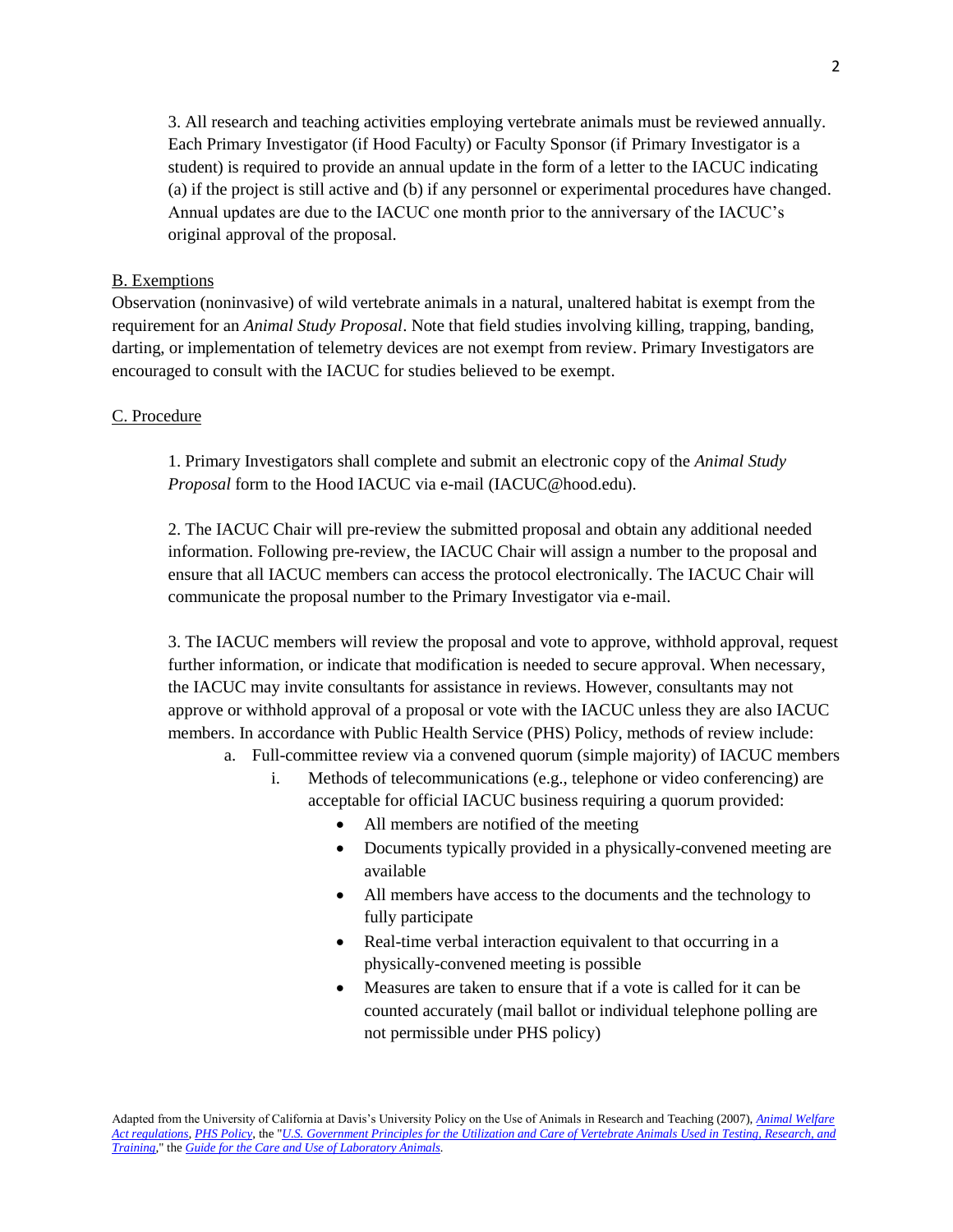- Opinions of absent IACUC members transmitted by mail, telephone, fax or e-mail may be considered but may not be counted as votes or considered as towards the quorum.
- Written meeting minutes are maintained
- b. Designated member review by one or more IACUC members appointed by the IACUC Chair
	- i. When designated member review is used, all IACUC voting members will retain the ability to call for full-committee review for a minimum of two (2) weeks following initial electronic positing of the protocol. If any IACUC member requests full committee review during this time, the protocol in question must receive full-committee review via a convened quorum (simple majority).
	- ii. If no member request full committee review, the decision of the designated reviewer made within this two (2) week period will stand.
	- iii. In accordance with PHS Policy, designated review may only lead to approval, a requirement for modifications (to secure approval) or referral to the full committee for review; designated review may not result in withholding of approval.
	- iv. The designated reviewer will communicate their decision to the IACUC Chair electronically.

4. The IACUC reviews significant changes to approved protocols using either the full committee review method as stated above in section II.C.3.a. OR the designated member review method as stated above in section II.C.3b. Before significant changes to approved protocols can occur, they must first be reviewed and approved by the IACUC. Examples of significant changes (per OLAW IACUC Guidebook) to approved protocols are as follows:

- Change in objectives of a study;
- Change in proposals to switch from nonsurvival to survival surgery;
- Change in degree of invasiveness of a procedure or discomfort in an animal;
- Change in species or in approximate number of animals used;
- Change in personnel involved in animal procedures;
- $\bullet$  Change in anesthetic agent(s) or in the use or withholding of analgesics;
- Change in methods of euthanasia; or
- Change in duration, frequency, or number of procedures performed on an animal.

5. The IACUC will review all active projects as described above each year; the Primary Investigator must submit a new proposal every three (3) years. Note that the IACUC does not have the authority to administratively extend any protocol's approval beyond three (3) years per PHS policy.

6. Following review, the IACUC Chair will notify the Primary Investigator via email of the proposal's status. Upon the Primary Investigator's request, the IACUC Chair will provide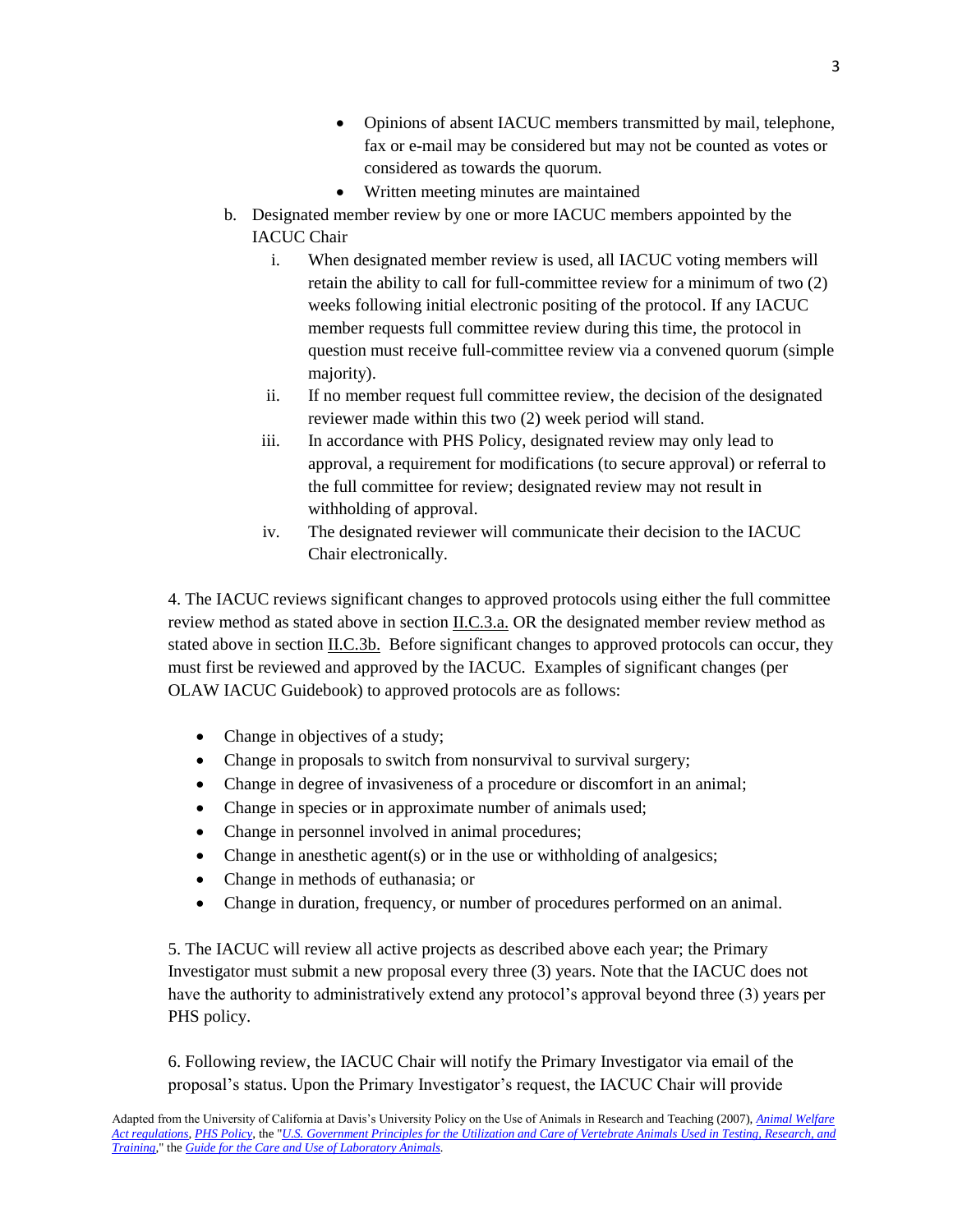documentation that the IACUC has reviewed and approved a study for funding agencies that require such documentation. In the event that the IACUC Chair requires such documentation, the Chair will ask another member of the IACUC to provide such documentation.

7. Primary Investigators may request that the IACUC reconsider an unfavorable or negative decision by contacting the IACUC Chair. When such a request is made, the Primary Investigator must provide additional evidence to the IACUC indicating why the proposal should be reconsidered. The IACUC may reconsider its decision with notes from the initial reviewers, along with new information supplied by the Primary Investigator.

8. A copy of the approved proposal must be kept on file by the Primary Investigator (if Hood Faculty) or Faculty Sponsor (if Primary Investigator is a student).

9. Applications and proposals approved by the IACUC may be subjected to further review and approval by institution officials. However, such officials may not approve an activity involving the care and use of animals if such activity has not been approved previously by the IACUC per PHS policy.

10. Review of a research or teaching project or evaluation of a program or facility by more than one recognized IACUC is not required (per Office of Laboratory Animal Welfare). However, the respective responsibilities of the collaborating parties must be clearly defined. See the paragraph entitled "No Requirement for Duplicate Review" in *NIH Guide for Grants and Contracts [NOT–](http://grants.nih.gov/grants/guide/notice-files/NOT-OD-01-017.html) [OD-01-017](http://grants.nih.gov/grants/guide/notice-files/NOT-OD-01-017.html)* for more information. When research is approved by a collaborating institution, the Hood participating party should provide the Hood IACUC with documentation of such approval. Additionally, the Hood participating party should advise the Hood IACUC of any significant questions, concerns, or issues raised during a semiannual program inspection by another IACUC for that protocol.

11. The IACUC must review and approve activities on a project-specific basis considering factors such as the aims of the study, consideration of alternatives, and minimization of pain and distress. However, for routine aspects of research such as species specific techniques for immunization and titer determinations during antibody production, standard operating procedures (SOPs) may be submitted and approved to allow the investigator to cite such procedures in their protocols to avoid unnecessary repetition (per PHS policy). Such SOPs must be reviewed by the IACUC once every three (3) years to ensure they are current and accurate.

## D. Criteria for Review of Protocols

The criteria for review of protocols are listed in the *[Animal Welfare Act regulations](http://www.nal.usda.gov/awic/legislat/usdaleg1.htm)*, *[PHS Policy](http://grants.nih.gov/grants/olaw/references/phspol.htm)*, the "*U.S. Government Principles [for the Utilization and Care of Vertebrate Animals Used in Testing,](http://www.nal.usda.gov/awic/pubs/IACUC/vert.htm)  [Research, and Training](http://www.nal.usda.gov/awic/pubs/IACUC/vert.htm)*," the *Guide [for the Care and Use of Laboratory Animals,](http://books.nap.edu/readingroom/books/labrats/)* and the *[Guide for the](http://www.nal.usda.gov/awic/newsletters/v9n3/9n3f6441.htm)  [Care and Use of Agricultural Animals in Agricultural Research and Teaching.](http://www.nal.usda.gov/awic/newsletters/v9n3/9n3f6441.htm)* The Hood College IACUC will evaluate protocols according to these guidelines.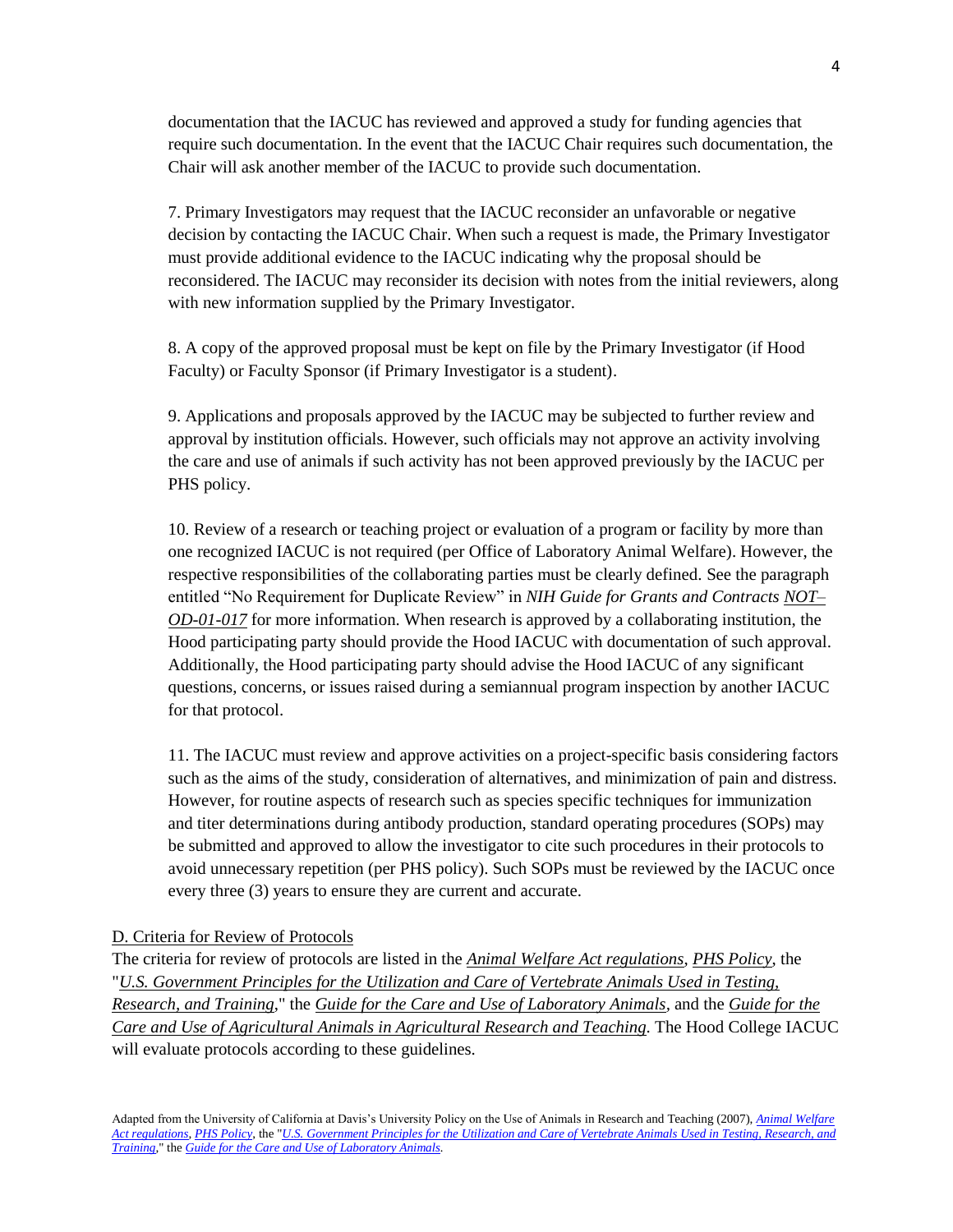#### **III. RESPONSIBILITIES**

### A. IACUC

1. The IACUC is required by the *[Animal Welfare Act](http://www.nal.usda.gov/awic/legislat/usdaleg1.htm)*, *[Guide for the Care and Use of Laboratory](http://books.nap.edu/readingroom/books/labrats/)  [Animals,](http://books.nap.edu/readingroom/books/labrats/)* the *[Guide for the Care and Use of Agricultural Animals in Agricultural Research and](http://www.nal.usda.gov/awic/newsletters/v9n3/9n3f6441.htm)  [Teaching,](http://www.nal.usda.gov/awic/newsletters/v9n3/9n3f6441.htm)* and *[PHS Policy](http://grants.nih.gov/grants/olaw/references/phspol.htm)* to oversee research and teaching involving vertebrate animals at Hood College.

2. These responsibilities include (but are not limited to):

a. Reviewing, at least once every six (6) months, Hood College's Animal Program Description and the status of the facilities where vertebrate animal research is conducted at Hood College. As noted by the *Animal Welfare Act*, at least two IACUC members must perform the semi-annual evaluation; however, any IACUC member who wishes to participate may not be excluded.

i. Semiannual IACUC inspections of field study sites are not required (per PHS policy). However, Primary Investigators should advise the IACUC of the circumstances under which such activities are conducted through written descriptions, photographs, or videos so that the IACUC can consider risks to both personnel and impact on subjects.

b. Reviewing and approving, requiring modifications (to secure approval), obtaining more information about, or withholding approval of *Animal Study Proposals*. c. Developing procedures and guidelines based on federal, state, and Hood College policies.

d. Investigating reported concerns of research involving vertebrate animals at Hood College.

3. The Hood College IACUC is appointed by the Provost and consists of, at minimum, five (5) members: (1) a veterinarian, (2) a practicing scientist experienced in animal research, a person whose primary concerns are in nonscientific areas, and a person unaffiliated with the institution except as a member of the IACUC. An individual may fulfill more than one of the specified categories as long as the committee consists of at least five (5) members. The members must be qualified through experience and expertise to provide appropriate oversight for research involving vertebrates at Hood College. PHS policy provides the following definitions of a nonscientific member and a nonaffiliated member:

- a. Nonscientific member: IACUC member who is not a practicing scientist but is experienced in animal research
- b. Nonaffiliated member: IACUC member who represents general community interest in proper care and use of animals. This member must (1) not be a laboratory animal user, (2) not be affiliated with the institution, and (3) not be an immediate family member of an individual affiliated with the institution.

IACUC members must complete "Working with the IACUC", "Responsible Conduct of Research", and "Essentials for IACUC Members" modules via the Collaborative Institutional Training Initiative (CITI Training) website.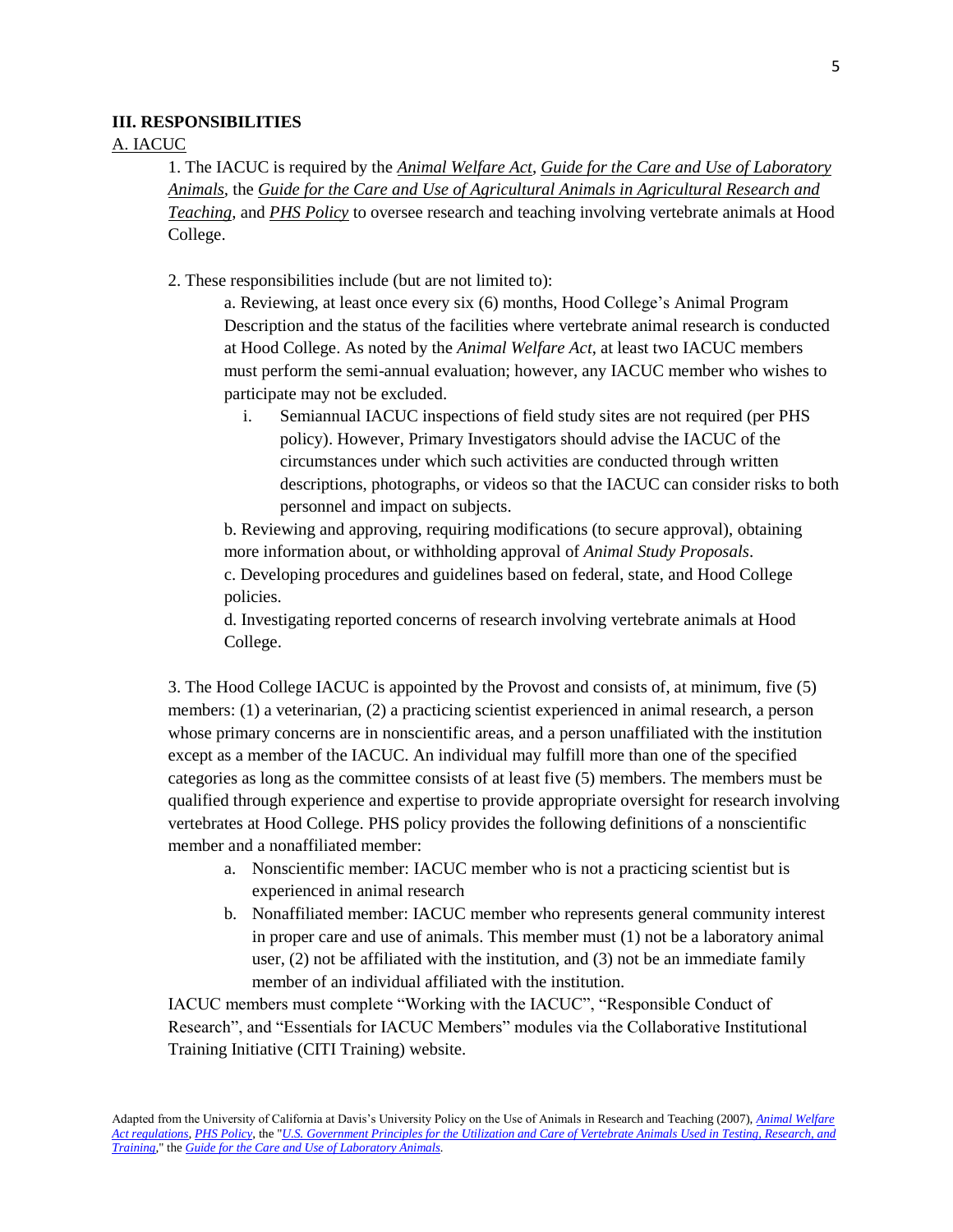4. The IACUC may suspend research activity after review at a convened meeting and with the suspension vote of a simple majority of the quorum present. The Primary Investigator will be notified of such a vote by the IACUC electronically, phone, and in writing following the suspension vote. If the IACUC suspends activity involving vertebrate animals, the IACUC will consult with appropriate administrative bodies regarding the reason(s) for the suspension, take appropriate corrective action, and report that action with explanation to the Institutional Official. The Institutional Official will, in consultation with the IACUC, review the reason for the suspension, take appropriate corrective action, and report that action to the *[Animal Health](http://www.aphis.usda.gov/)  [Inspection Service](http://www.aphis.usda.gov/)* (APHIS), OLAW, and any federal agency funding the suspended research activity.

- 5. PHS Policy requires minutes of IACUC meetings.
	- a. Such records should contain notation regarding attendance, committee activities, and committee deliberations. Discussion of any major issues and their outcome must be documented. Such documentation must be in sufficient detail for an outside reader to understand the nature of the discussion and the conclusions reached by the IACUC. However, written transcripts or tape recordings of meetings are not required.
	- b. Minority views expressed (1) as recommendations to the Institutional Official and/or (2) during semiannual inspections must be maintained and included in the Annual Report to OLAW. Importantly, PHS policy distinguishes between a minority view and a dissenting vote and provides the following information.
		- i. While protocol approval and suspension of animal study protocols by the IACUC require a simple majority vote of a quorum of the IACUC, an IACUC member's dissenting vote in these circumstances does not constitute a minority view for reporting purposes. However, the dissenting vote must be recorded in the minutes.
		- ii. Minority views may address any aspect of Hood's animal program, facilities, or personnel training. The minority view may be addressed to OLAW as part of an annual report, renewal Assurance document materials, or directly from the dissenting IACUC member.

#### B. Primary Investigator

1. The Primary Investigator is the individual responsible for research or teaching project(s) using vertebrate animals.

2. Primary Investigators are responsible for preparing and submitting an *Animal Study Proposal* before commencing any research or teaching activity and for adhering to the protocol as approved.

3. Primary Investigators must know the requirements of the agencies from which they seek funding and submit approved *Animal Study Proposals* to their funding agencies, if required.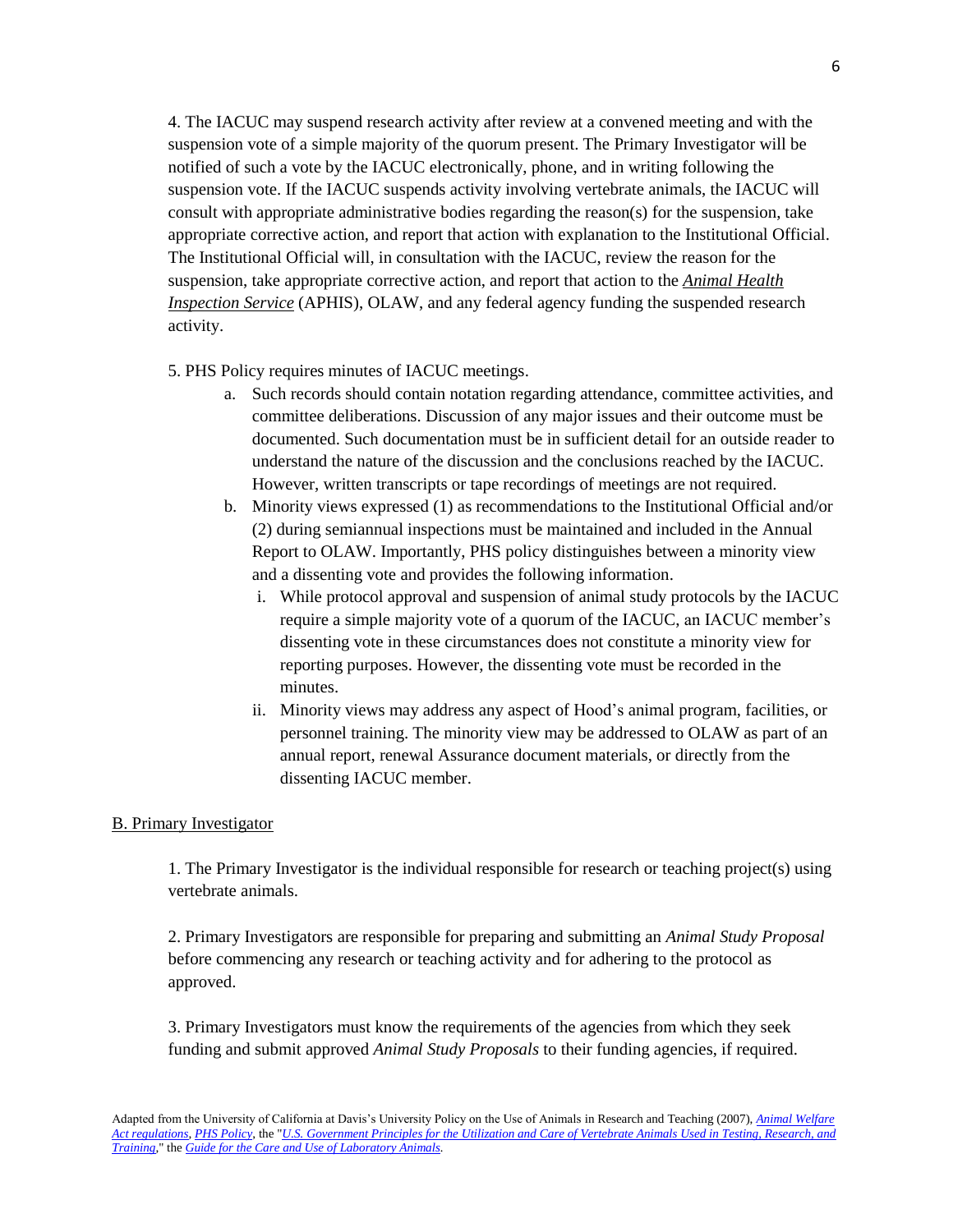4. Primary Investigators are responsible for ensuring that all vertebrate animals utilized in their research are handled by individuals that have received appropriate training.

## **IV. ANIMAL PROCUREMENT**

Animals shall not be procured for or transferred to investigators lacking an IACUC approved protocol.

# **V. HOUSING, CARE, AND HANDLING OF ANIMALS**

A. In the event a vertebrate animal is housed at Hood College for the purpose of research or teaching, its housing and care must accord with the *Animal Welfare Act*, the *Guide for the Care and Use of Laboratory Animals,* and the *Guide for the Care and Use of Agricultural Animals in Agricultural Teaching and Research*. The IACUC will consider exceptions with appropriate scientific justification. The Primary Investigator, as part of the *Animal Study Proposal*, should submit such justifications to the IACUC. The attending veterinarian or a veterinarian designated by the attending veterinarian will make periodic visits to observe animals and assist in ensuring compliance with approved protocols if vertebrate animals are housed at Hood College for the purpose of research or teaching.

B. In the event a vertebrate animal is housed at Hood College for the purpose of research or teaching, such vertebrate animals shall be housed only in locations both IACUC inspected and approved. If housed at Hood College, the movement of vertebrate animals outside the location in which they are housed is discouraged—especially if the procedures can be conducted in the location in which the animal is housed. Vertebrate animals removed to other areas, including laboratories, for research or teaching purposes must be returned to the housing facility after no longer than 12 hours unless such procedures are scientifically justified and approved by the IACUC.

C. No vertebrate animal or vertebrate animal carcass utilized for research shall be removed from or brought onto Hood College property except in accordance with campus procedures and prior IACUC approval.

D. All vertebrate animal carcasses must be disposed of in a safe manner. The method of disposal must be specified in the *Animal Study Proposal* and accord with all applicable state and federal guidelines*.*

# **VI. INSTITUTIONAL REPORTING**

Each year in which a Primary Investigator at Hood College receives funding requiring a report to OLAW, the IACUC will prepare and submit an annual report to OLAW through the Institutional Official (sample report: http://grants.nih.gov/grants/olaw/sampledoc/report.htm). This report describes (at minimum) any changes in Hood College's program of animal care and use, AAALAC accreditation status, changes of Institutional Official and in IACUC membership, the dates that the IACUC conducted its semiannual evaluations of the program and facilities, and any minority views. Descriptions of any program changes for such a report must be comprehensive and of sufficient detail to replace previously submitted information. If no changes are needed, a statement indicating that must be provided. This report covers a 12-month period, and is due at the end of the month immediately following the end of the institution's reporting period. OLAW encourages the use of the calendar year as the reporting period (January  $1 -$ December 31) with the report due to OLAW January 31 for the preceding calendar year.